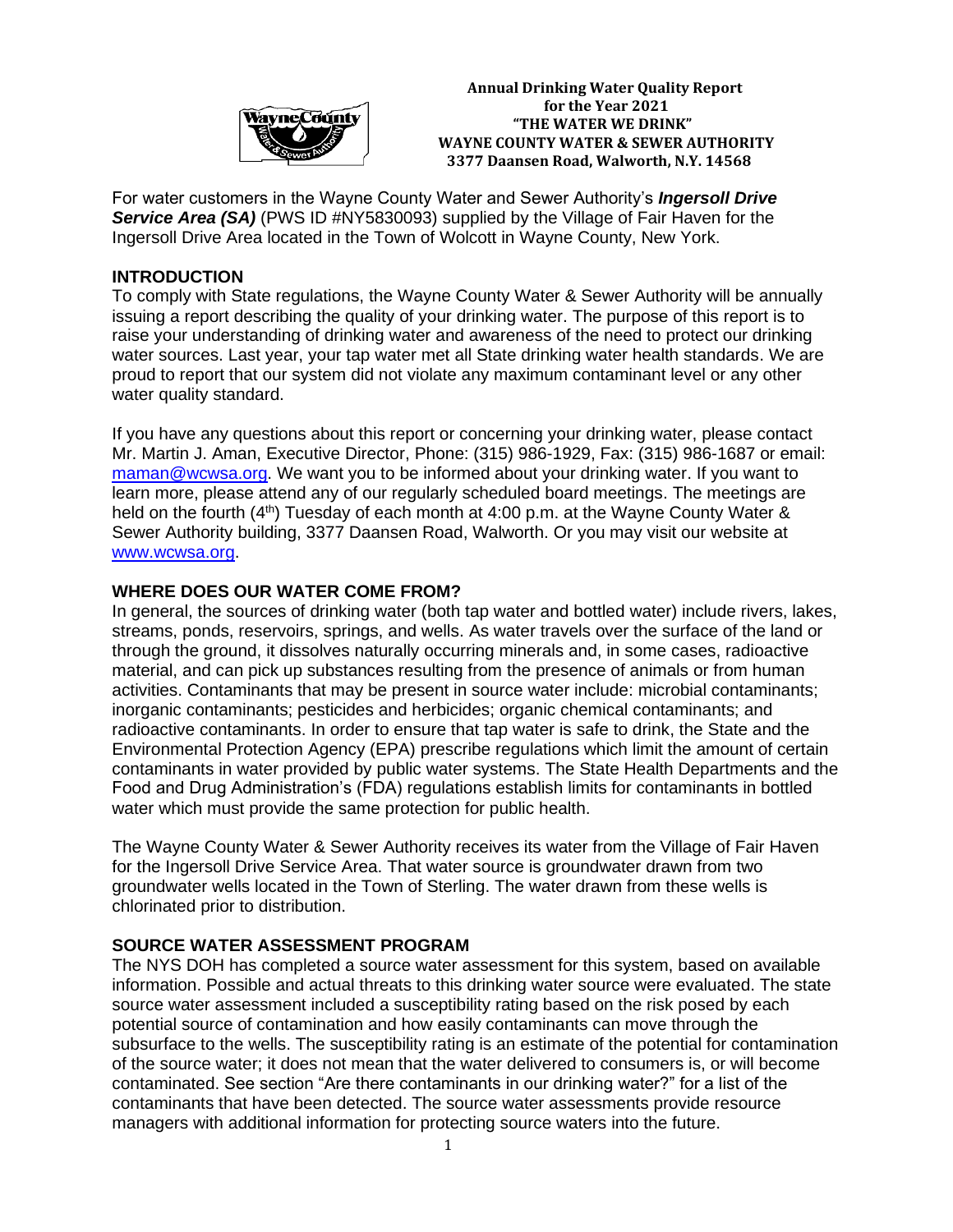As mentioned before, the Village of Fair Haven water is derived primarily from 2 drilled wells. The source water assessment has rated these wells as having a high susceptibility to microbials and nitrates. These ratings are due primarily to the close proximity of a permitted discharge facility (a commercial facility that discharges wastewater into the environment and is regulated by the state government) and animal pastures in relation to the wells. In addition, the wells draw from an unconfined aquifer with high hydraulic conductivity. Please note that, while the source water assessment rates these wells as being susceptible to microbials, this water is disinfected to ensure that the finished water delivered into your home meets the New York State drinking water standards for microbial contamination. County and state health departments will use this information to direct future source water protection activities. These may include water quality monitoring, resource management, planning, and educational programs. A copy of the assessment is available for review.

### **FACTS AND FIGURES**

This water system serves approximately 129 people through 43 service connections. The total water purchased by W.C.W. & S.A. in 2021 for the Fair Haven service area was approximately 905 thousand gallons. The amount of water delivered to customers was approximately 862 thousand gallons. This unsold water being water used to regularly flush this low use, dead end water line to maintain water quality. Some may also be water lost due to leaks and/or firefighting. In 2021, water customers were charged a minimum charge of \$25.00 for the first 5,000 gallons, and \$5.00 per 1,000 gallons of water used beyond 5,000 gallons per quarter. This rate would result in an annual water charge of \$250.00 for a customer using 50,000 gallons per year, an average use for a family of three.

### **ARE THERE CONTAMINANTS IN OUR DRINKING WATER?**

As the State regulations require, we routinely test your drinking water for numerous contaminants. These contaminants include: total coliform, turbidity, inorganic compounds, nitrate, lead and copper, volatile organic compounds, total trihalomethanes, and synthetic organic compounds. The Wayne County Water & Sewer Authority and its suppliers send their samples to independent New York State certified water quality testing laboratories. The accompanying table depicts which compounds were detected in your drinking water. The State allows us to test for some contaminants less than once per year because the concentrations of these contaminants do not change frequently. Some of our data, though representative, are more than one year old.

It should be noted that all drinking water, including bottled drinking water, may be reasonably expected to contain at least small amounts of some contaminants. The presence of contaminants does not necessarily indicate that water poses a health risk. More information about contaminants and potential health effects can be obtained by calling the EPA's Safe Drinking Water Hotline (800-426-4791) or log on to EPA's Drinking Water Website **[www.epa.gov/safewater/](http://www.epa.gov/safewater/)**. If you have questions or concerns about the quality of your water, please feel free to contact the Authority or the local office of the NYSDOH.

**Mr. Martin J. Aman Ms. Sheryl Robbins Wayne County Water & Sewer Authority NYS Department of Health** 3377 Daansen Road 624 Pre-emption Road Walworth, NY 14568 Geneva, NY 14456 (315)986-1929 (315)789-3030 **[www.wcwsa.o](http://www.wcwsa/)rg [www.health.ny.gov](http://www.health.ny.gov/)**

The Wayne County Water and Sewer Authority is required to collect and analyze at least one (1) total coliform sample from various points within the Ingersoll Drive Service Area per month. No samples exceeded New York State Health Department or EPA drinking water standards. We make every effort to provide the best quality of water to our customers.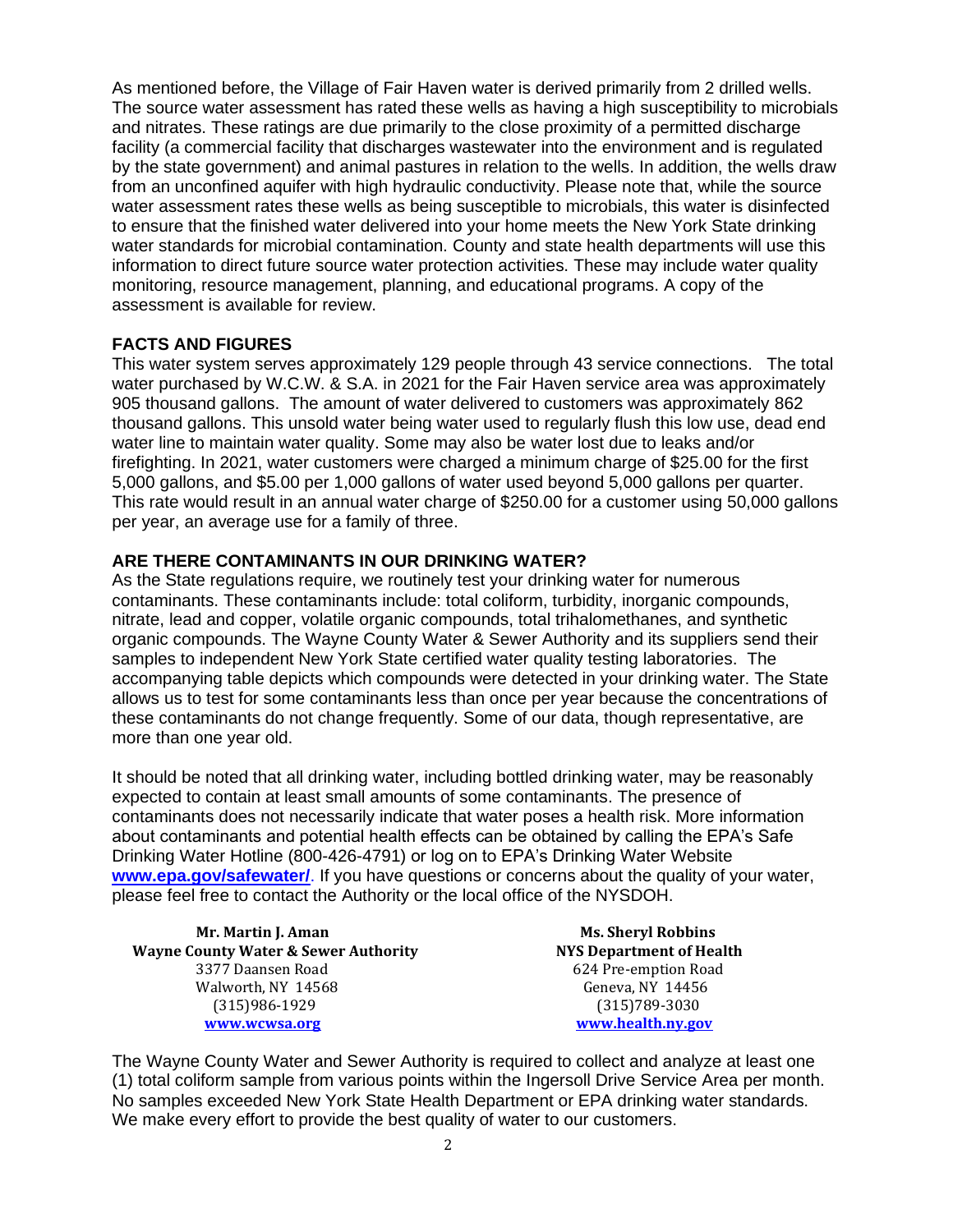The accompanying table depicts which compounds were detected in your drinking water, based upon information provided by *The Village of Fair Haven*.

|                                          | <b>Violation</b> |        |                  |                | Date of                | <b>Village of Fair</b>                                |                                                       |                                                                                                          |
|------------------------------------------|------------------|--------|------------------|----------------|------------------------|-------------------------------------------------------|-------------------------------------------------------|----------------------------------------------------------------------------------------------------------|
| <b>Contaminant</b>                       | <b>Units</b>     | Yes/No | <b>MCLG</b>      | <b>MCL</b>     | <b>Sample</b>          | Haven<br><b>Results</b>                               | <b>WCWSA</b><br><b>Results</b>                        | <b>Source</b>                                                                                            |
| Asbestos<br>Chrysotile                   | <b>MFL</b>       | No     | <b>NA</b>        | 7              | 10/28/2020             | N/A                                                   | <b>NS</b>                                             | Decay of asbestos<br>cement mains;<br>Erosion of natural<br>deposits                                     |
| <b>Barium</b>                            | mg/l             | No     | $\overline{2}$   | $\overline{2}$ | 10/6/21                | 0.185                                                 | <b>NS</b>                                             | Erosion of natural<br>deposits                                                                           |
| <b>Gross Alpha</b><br>activity           | pCi/L            | No     | n/a              | 15             | 1/18/2019              | 0.2                                                   | <b>NS</b>                                             | Erosion of natural<br>deposits                                                                           |
| Nitrate                                  | mg/l             | No     | 10               | 10             | 10/6/2021              | 1.62, 1.95                                            | <b>NS</b>                                             | Runoff from fertilizer<br>use; leaching from<br>septic tanks, sewage;<br>erosion of natural<br>deposits. |
| Total<br>Trihalomethanes<br>*footnote 3  | $\frac{u}{g}$    | No     | n/a              | 80             | 8/4/2021               | 9.96<br>Range<br>$6.0 - 13.9$                         | 13                                                    | By-product of<br>drinking water<br>chlorination                                                          |
| Total Haloacetic<br>Acids<br>*footnote 3 | $\frac{u}{g}$    | No     | n/a              | 60             | 8/4/2021               | .65<br>Range<br>$0.0 - 1.3$                           | 5                                                     | By-product of<br>drinking water<br>chlorination                                                          |
| Lead<br>*footnote 1                      | ug/l             | No     | $\boldsymbol{0}$ | $AL=15$        | 2021                   | 2.6<br>$<1-4.1$<br>(0 out of 10)<br>exceeded)<br>2021 | 2.8<br>$ND-4.1$<br>(0 out of 10)<br>exceeded)<br>2021 | Corrosion of household<br>plumbing systems;<br>erosion of natural<br>deposits                            |
| Copper<br>*footnote 2                    | $\frac{u}{g}$    | No     | 1300             | $AL=1300$      | 2021                   | 130<br>23-150<br>(0 out of 10)<br>exceeded)<br>2021   | 150<br>23-150<br>(0 out of 10)<br>exceeded)<br>2021   | Corrosion of<br>household plumbing<br>systems; erosion of<br>natural deposits                            |
| Combined<br>Radium<br>226/228            | pCi/L            | No     | $\boldsymbol{0}$ | 5              | 1/21/2019<br>1/17/2019 | 0.777                                                 | <b>NS</b>                                             | Erosion of natural<br>deposits                                                                           |
| Sodium                                   | Mg/L             | No     | n/a              | n/a            | 12/4/2019              | 4.16, 5.01                                            | <b>NS</b>                                             | Naturally occurring                                                                                      |

\*footnote 1 – The level presented represents the 90th percentile of the 10 samples collected. The action level for lead was not exceeded at any of the 10 sites tested.

\*footnote 2 - The level presented represents the 90th percentile of the 10 sites tested. A percentile is a value on a scale of 100 that indicates the percent of a distribution that is equal to or below it. The 90<sup>th</sup> percentile is equal to or greater than 90% of the copper values detected at your water system. In this case, 10 samples were collected at your water system and the 90<sup>th</sup> percentile value was the second highest value detected 150 ug/l. The action level for copper was not exceeded at any of the sites tested.

\*footnote 3 – As required one sample is collected during August of each calendar year.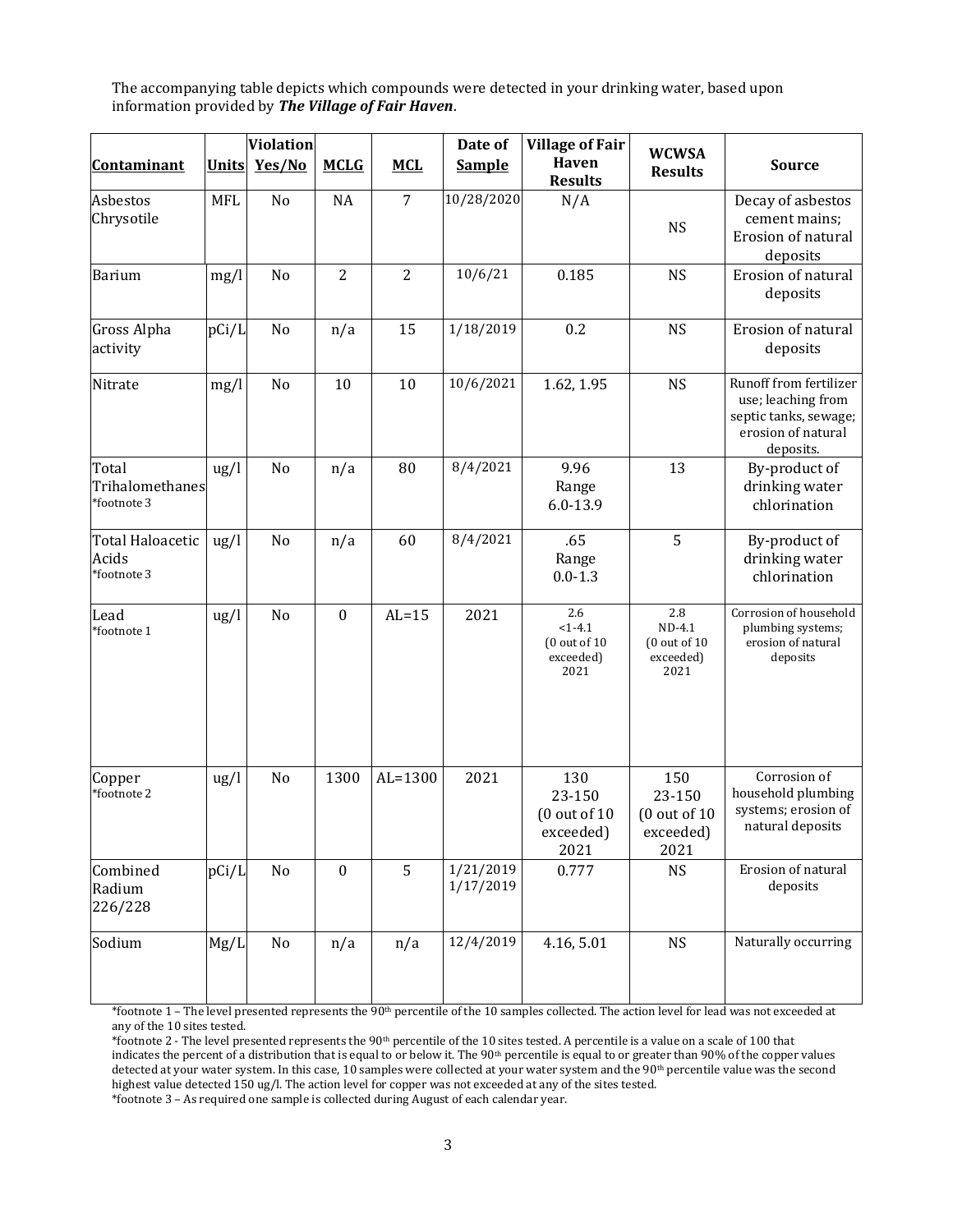**Lead:** Lead in drinking water is rarely the sole cause of lead poisoning, but it can add to a person's total lead exposure. All potential sources of lead in the household should be identified and removed, replaced or reduced. Please visit our website, [www.wcwsa.org](http://www.wcwsa.org/) for more information on lead.

**Copper**: Copper is an essential nutrient, but some people who drink water containing copper in excess of the action level over a relatively short period of time could experience gastrointestinal distress. Some people who drink water containing in excess of the action level over many years could suffer liver or kidney damage. People with Wilson's Disease should consult their personal doctor.

#### **DEFINITIONS OF TERMS IN TABLE**

*Maximum Contaminant Level (MCL)*: The highest level of a contaminant that is allowed in drinking water. MCLs are set as close to the MCLGs as feasible.

*Maximum Contaminant Level Goal (MCLG)*: The level of a contaminant in drinking water below which there is no known or expected risk to health. MCLGs allow for a margin of safety.

*Maximum Residual Disinfectant Level (MRDL)*: The highest level of a disinfectant allowed in drinking water. There is convincing evidence that addition of a disinfectant is necessary for control of microbial contaminants.

*Maximum Residual Disinfectant Level Goal (MRDLG)*: The level of a drinking water disinfectant below which there is no known or expected risk to health. MRDLGs do not reflect the benefits of the use of disinfectants to control microbial contamination.

*Action Level (AL)*: The concentration of a contaminant which, if exceeded, triggers treatment or other requirements which a water system must follow.

*Treatment Technique (TT):* A required process intended to reduce the level of a contaminant in drinking water.

*Non-Detects (ND)*: Laboratory analysis indicates that the constituent is not present.

*Milligrams per liter (mg/l)*: Corresponds to one part of liquid in one million parts of liquid (parts per million - ppm).

*Micrograms per liter (ug/l)*: Corresponds to one part of liquid in one billion parts of liquid (parts per billion - ppb).

*Picograms per liter (pg/l)*: Corresponds to one part per of liquid to one quadrillion parts of liquid (parts per quadrillion – ppq).

*Not Sampled (NS)*: This contaminant was not sampled by the supplier.

### **WHAT DOES THIS INFORMATION MEAN?**

As you can see by the above table, this system had no violations. We have learned through our testing that some contaminants have been detected; however, these contaminants were detected below the level allowed by the State.

### **IS OUR WATER SYSTEM MEETING OTHER RULES THAT GOVERN OPERATIONS?**

The Village of Fair Haven is required to monitor your drinking water for specific contaminants on a regular basis. During 2021 they were in compliance with applicable State drinking water operating, monitoring, and reporting requirements.

### **DO I NEED TO TAKE SPECIAL PRECAUTIONS?**

Although our drinking water met or exceeded state and federal regulations, some people may be more vulnerable to disease causing microorganisms or pathogens in drinking water than the general population. Immuno-compromised persons such as persons with cancer undergoing chemotherapy, persons who have undergone organ transplants, people with HIV/AIDS or other immune system disorders, some elderly, and infants can be particularly at risk from infections. These people should seek advice from their health care provider about their drinking water.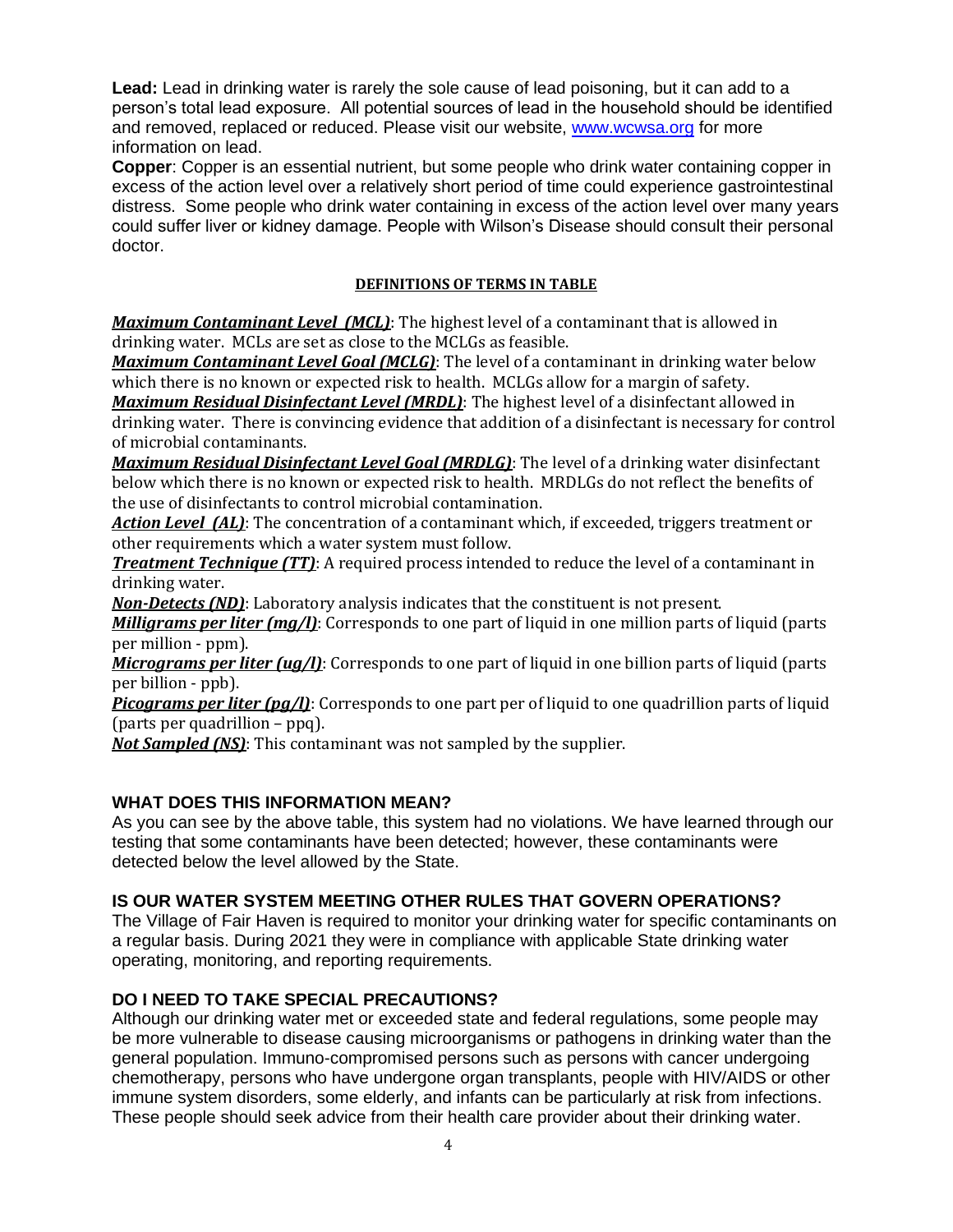EPA/CDC guidelines on appropriate means to lessen the risk of infection by Cryptosporidium, Giardia and other microbial pathogens are available from the Safe Drinking Water Hotline (800- 426-4791).

# **WHY SAVE WATER AND HOW TO AVOID WASTING IT?**

Although our system has an adequate amount of water to meet present and future demands, there are a number of reasons why it is important to conserve water.

- Saving water saves energy and some of the costs associated with both of these necessities of life;
- Saving water reduces the cost of energy required to pump water and the need to construct costly new transmission mains, wells, pumping systems and water towers; and
- Saving water lessens the strain on the water system during a dry spell or drought, helping to avoid severe water use restrictions so that essential fire fighting needs are met.
- You can play a role in conserving water by becoming conscious of the amount of water your household is using, and by looking for ways to use less whenever you can. Conservation tips include:
- Automatic dishwashers use 4-6 gallons for every cycle, regardless of how many dishes are loaded. So get a run for your money and load it to capacity.
- Turn water off while shaving and/or brushing your teeth.
- Check every faucet in your home for leaks. Just a slow drip can waste 15 to 20 gallons a day. Fix it and you can save almost 6,000 gallons per year.
- Check your toilets for leaks by putting a few drops of food coloring in the tank, watch for a few minutes to see if the color shows up in the bowl. It is not uncommon to lose up to 100 gallons a day from one of these otherwise invisible toilet leaks. Fix it and you can save more than 30,000 gallons a year.
- Use your water meter to detect hidden leaks. Simply turn off all taps and water using appliances. Then check the meter after 15 minutes; if it moved, you have a leak.
- Replace older fixtures with water-saving devices.
- When washing your car, use a bucket for washing and turn on the hose only for rinsing.
- Take showers instead of baths.
- Curb lawn watering water your lawn only when necessary, and water between the hours of 8:00 p.m. - 10:00 a.m.
- Put a layer of mulch around trees and plants to hold water for your plants.
- If you have a swimming pool, fill it during the night when demands on power and water production systems are less.

# **SYSTEM IMPROVEMENTS**

The Authority continued to work on the distribution system maintenance program. This included flushing of dead end watermains, maintenance and painting of fire hydrants, monitoring the cross connection back flow prevention program with three certified backflow testers, exercising of main line and gate valves throughout the system, and continuation of the residential water meter replacement program within the Authority's service area.

# **CLOSING**

Thank you for allowing us to continue to provide your family with quality drinking water this year. We ask that all our customers help us protect our water sources and systems, which are the heart of our community. In addition to helping us with the conservation measures as outlined in this report, we also ask for your co-operation in reporting any unusual or suspicious activity